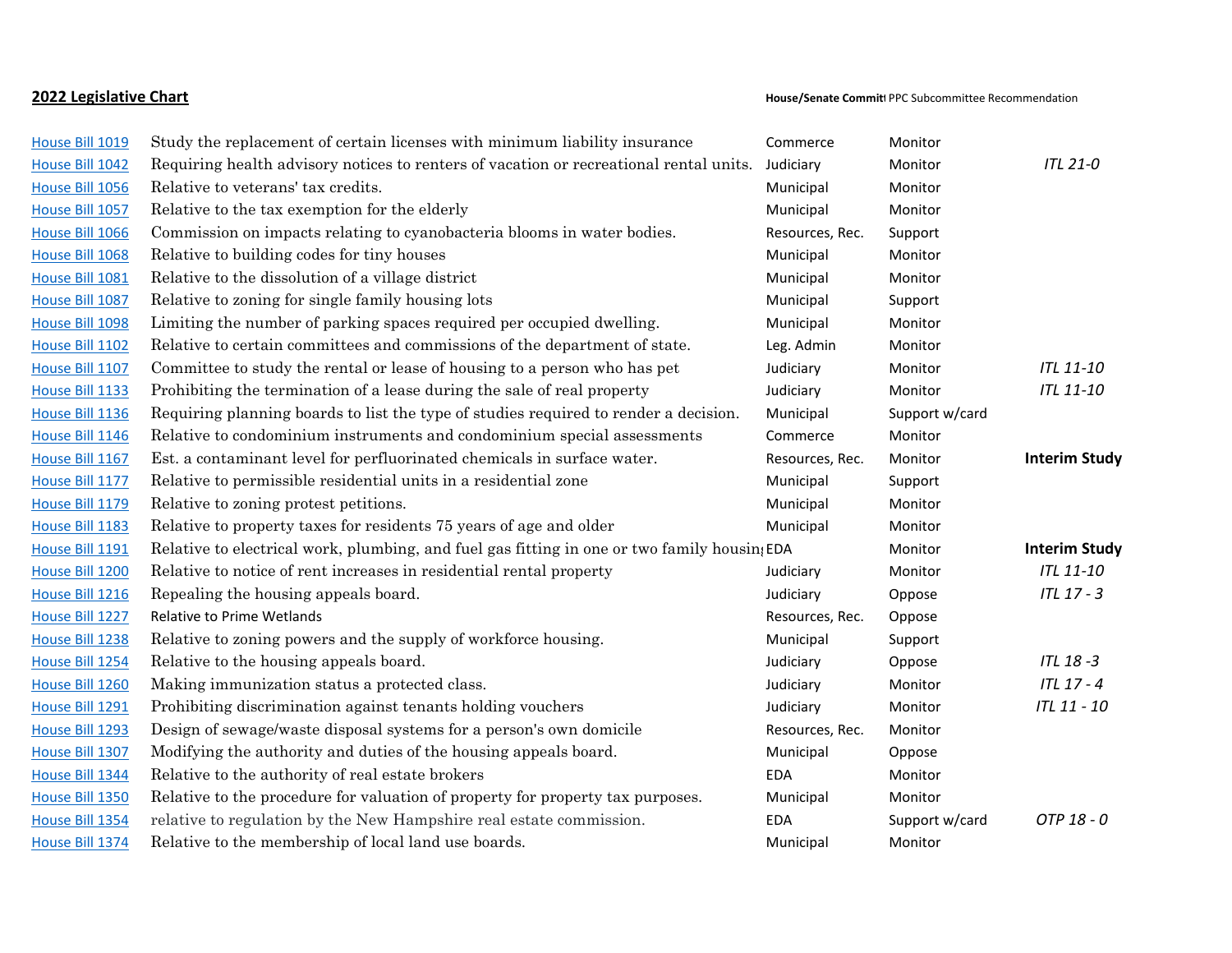| House Bill 1380 | Relative to installation of solar photovoltaic energy systems                                     | Commerce        | Monitor        |                      |
|-----------------|---------------------------------------------------------------------------------------------------|-----------------|----------------|----------------------|
| House Bill 1387 | Enabling municipalities to adopt a property tax homestead exemption                               | Municipal       | Monitor        | <b>ITL 17 - 2</b>    |
| House Bill 1389 | Establishing a superior court land use review docket                                              | Judiciary       | Monitor        |                      |
| House Bill 1407 | Promotion of affordable housing under LCHIP                                                       | Ways & Means    | Monitor        | <b>ITL</b>           |
| House Bill 1408 | Requiring the refund of residential tenancy application fees                                      | Judiciary       | Monitor        | ITL 14-7             |
| House Bill 1418 | Permit by notification for certain homeowner shoreland projects.                                  | Resources, Rec. | Monitor        | <b>ITL</b>           |
| House Bill 1425 | Relative to the taking of real property by eminent domain.                                        | Judiciary       | Monitor        | OTP 11-10            |
| House Bill 1450 | Including agricultural resources under LCHIP                                                      | Ways & Means    | Monitor        | <b>ITL 19-0</b>      |
| House Bill 1452 | Authorizes DES to regulate private drinking wells                                                 | Resources, Rec. | Oppose         | <b>Interim Study</b> |
| House Bill 1460 | Relative to minimum age requirements for certain occupational licenses                            | <b>EDA</b>      | Oppose w/Card  | <b>ITL 12 - 6</b>    |
| House Bill 1490 | Relative to equal access to places of public accommodation regardless of vaccination s Judiciary  |                 | <b>NRI</b>     |                      |
| House Bill 1547 | Perfluorochemcials in soil                                                                        | Resources, Rec. | Monitor        |                      |
| House Bill 1552 | Establishing a board for the certification of assessors                                           | <b>EDA</b>      | Monitor        | OTP/A                |
| House Bill 1596 | Relative to net energy metering limits for individual and business customers.                     | Science Tech    | Monitor        |                      |
| House Bill 1597 | Relative to landowner liability on land authorized for outdoor recreational activities. Judiciary |                 | Monitor        |                      |
| House Bill 1617 | Relative to housing projects of the community development finance authority                       | Municipal       | Monitor        |                      |
| House Bill 1618 | Relative to per and polyfluoroalkyl substances                                                    | Resources, Rec. | Monitor        | <b>Interim Study</b> |
| House Bill 1642 | Relative to lead testing                                                                          | Resources, Rec. | Monitor        |                      |
| House Bill 1644 | Relative to the placement of telecommunication antennae                                           | Science, Tech   | Monitor        | <b>Interim Study</b> |
| Senate Bill 210 | Relative to the sale of manufactured housing parks.                                               | Commerce        | Monitor        |                      |
| Senate Bill 214 | conflicts of interest and contract powers of condominium unit owners' associations.               | Commerce        |                |                      |
| Senate Bill 217 | Relative to eviction notices                                                                      | Commerce        | Oppose         | OTP/A                |
| Senate Bill 243 | Permitting transfer on death deeds for real property                                              | Municipal       | Monitor        |                      |
| Senate Bill 244 | Relative to non-conforming structures and variances                                               | Municipal       | Support        |                      |
| Senate Bill 245 | committee to study municipal trash removal fees paid by condominium owners                        | Municipal       | Monitor        | OTP/A                |
| Senate Bill 246 | relative to qualified private communities.                                                        | Municipal       | Monitor        | OTP/A                |
| Senate Bill 249 | Relative to short-term rentals                                                                    | Commerce        | Support        | OTP/A                |
| Senate Bill 251 | relative to the advisory board of a tax increment financing district.                             | Muncipal        | Monitor        |                      |
| Senate Bill 312 | Relative to adjusted assessments of taxable property.                                             | Ways & Means    | Monitor        | OTP/A                |
| Senate Bill 313 | Relative to the authority of OPLC to establish fees.                                              | <b>EDA</b>      | Monitor        |                      |
| Senate Bill 315 | Distributions from the meals and rooms municipal revenue                                          | Ways & Means    | Monitor        | <b>Tabled</b>        |
| Senate Bill 317 | Reducing the interest rate for abatements of paid property taxes                                  | Ways & Means    | Monitor        | OTP/A                |
| Senate Bill 323 | Allowing assoc. to purchase insurance offered by their national trade assoc.                      | <b>HHS</b>      | Support w/Card | <b>Interim Study</b> |
| Senate Bill 324 | Est. a condominium, homeowners' association, and cooperative dispute resolution boa Commerce      |                 | Support w/card |                      |